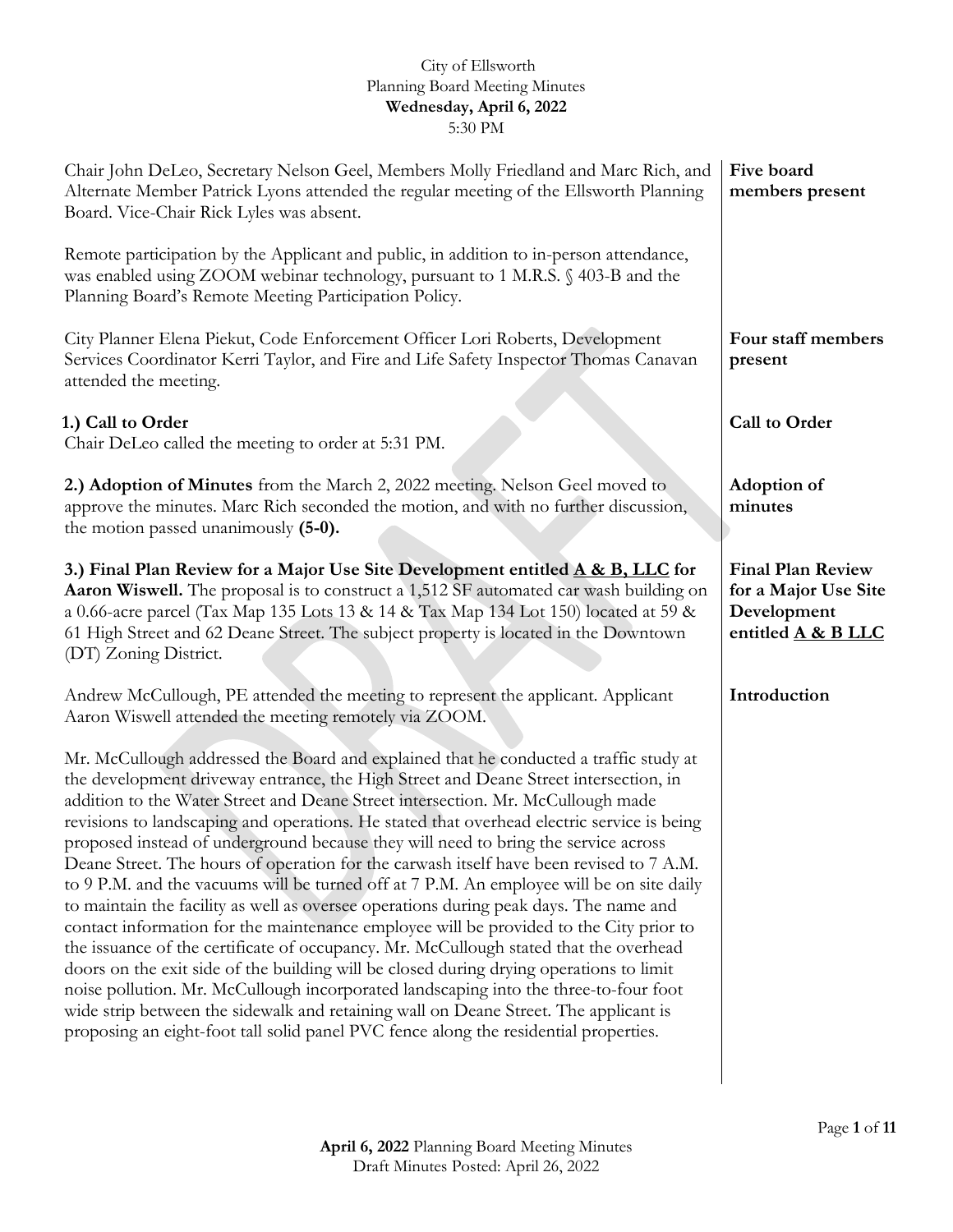Mr. McCullough explained that he performed a manual traffic count at the intersection of Deane Street and Water Street at approximately 11:10 A.M. to 12:10 P.M. He subsequently did another traffic count at the same time at the Deane Street and High Street intersection. Mr. McCullough stated that March is the peak month of the year for Mr. Wiswell's other location, so the traffic study is representative of a peak hour of operation.

Mr. McCullough explained that Mr. Wiswell provided him with a video of five hours of operation at his South Berwick facility to monitor vehicle stacking. During that time frame there were no more than five vehicles stacked for the touch-free bay, which is the highest-volume bay.

A brief discussion ensued regarding the traffic volume at Mr. Wiswell's South Berwick carwash location.

Mr. McCullough explained to the Board that for the driveway intersection with Deane Street he had someone assist him with the traffic count. They counted the northbound lane traffic and the southbound lane traffic as well. Mr. McCullough took the vehicle volume that he observed going by the site east and west on Deane Street when he took the count at the High Street intersection. He then integrated the additional trips from the facility into those trips. Mr. McCullough explained that he completed his traffic analysis using the Highway Capacity Manual Procedure for Stop Controlled T Intersections. His results showed that even with the additional trips in and out of the facility entrance, the development would still operate at a level of Service A.

Mr. McCullough explained that at the Deane Street and High Street intersection they took counts and used the analysis from the Highway Capacity Manual. They did not observe any vehicles attempting to make a left hand turn from Deane Street. Based on his assumed distribution he had 14 vehicles entering and leaving the facility.

Mr. McCullough provided a detailed explanation regarding his method to assess the level of service at a stop-controlled intersection.

Mr. McCullough added that he did not observe any vehicles experience more than a fivesecond delay when pulling out onto Water Street or High Street. Mr. McCullough stated that his observations reflected a level of service A.

Mr. McCullough informed the Board that he did look into the standards for headlights and the elevation of headlights when entering and leaving the site. The State of Maine standards for headlights include a minimum height of 22 inches above ground and a maximum height of 54 inches above ground, with the top of the beam being at the maximum height of the light. The carwash building will block the light from the neighboring Tainter house as vehicles enter. The headlights will be blocked by the fence when vehicles are on the paved yard. On the west side of the development they brought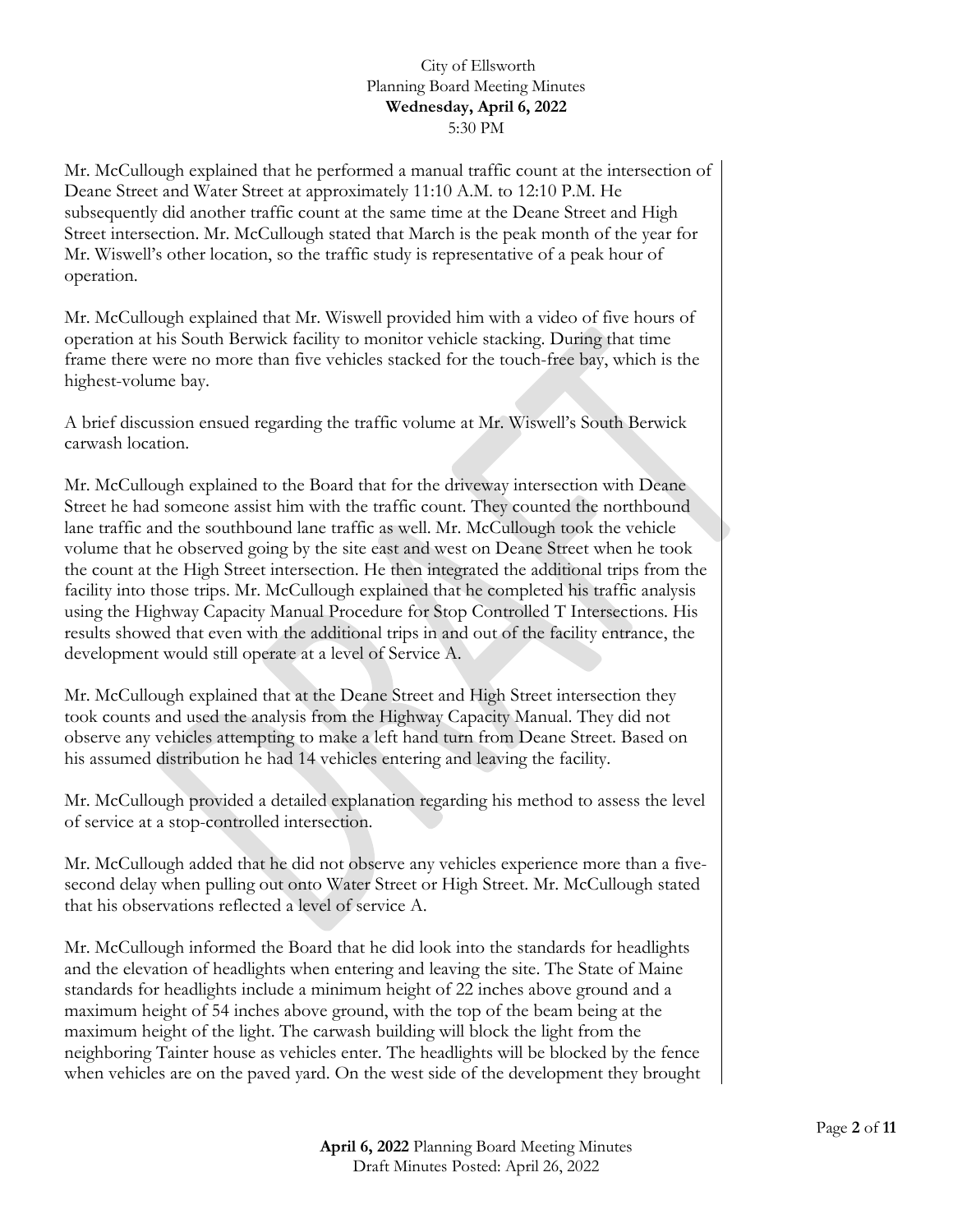the fence up onto the berm of the detention pond area so that when cars exit their lights will be blocked by the fence.

Mr. DeLeo commented that City Planner, Elena Piekut had sent the traffic study to Vice-Chair Rick Lyles for review. Mr. DeLeo asked Ms. Piekut to address the traffic study. Ms. Piekut explained that she summarized Mr. Lyles comments in the memo she prepared for the Board. Ms. Piekut reminded the Board that this project was not required to come before the Planning Board as a Major Use Site Development because it did not trigger major use site development review thresholds. This project is before the Board because the Code Enforcement Officer has the option to send a project to the Planning Board when they feel it is necessary. Ms. Piekut explained that a development on Deane Street would need to be quite large to make a difference in traffic on main roads. Ms. Piekut stated that Mr. Lyles commented that he thought that the intersection at Water Street could have been better examined, but in general, the numbers provided are good. Mr. Lyles' comments reflected that he did not anticipate much of an issue with the Deane Street entrance. Mr. Lyles added in his comments that comparing the development to the prior land use which was a Subway and a couple of residential structures may not explain much unless they had a similar trip generation characteristic. Mr. Lyles remarked that a more detailed analysis probably would not give the Board much more information than what was provided.

Further discussion ensued regarding the traffic study.

Mr. DeLeo informed the audience regarding noise pollution that the noise ordinance written in 2009 encompasses a situation where if someone were using the vacuum cleaners and blasting their stereo, the situation could be handled under the criminal statute of disorderly conduct and most likely a police officer would address the complaint. The last section of the noise ordinance covers decibel levels. Mr. DeLeo commented that he asked alternate member Patrick Lyons to review the noise ordinance because the last section of the noise ordinance seems as though it will be difficult to enforce. Mr. Lyons stated that there is ambiguity in the ordinance. The ordinance is difficult to interpret and sound is difficult to measure. The noise ordinance states that you cannot have noise at 90 decibels or more for more than 30 minutes, but does that mean one continuous 30 minute block or is that one minute 30 times a day. Mr. Lyons added that the 90 decibel threshold is helpful for the Board to consider what the City views as unreasonable sound level. Mr. DeLeo stated that it could be used as a guide for the police department or code enforcement if they need to take a decibel reading. Ms. Piekut noted that the most of Noise Ordinance is only applicable from 10 P.M. to 6 A.M and the business will not be in operation during those times.

Ms. Piekut stated that part of the reason for landscaping buffers and setback requirements is not just visual it is also auditory. Mr. DeLeo remarked that the fencing and the vegetation will help filter some of the sound.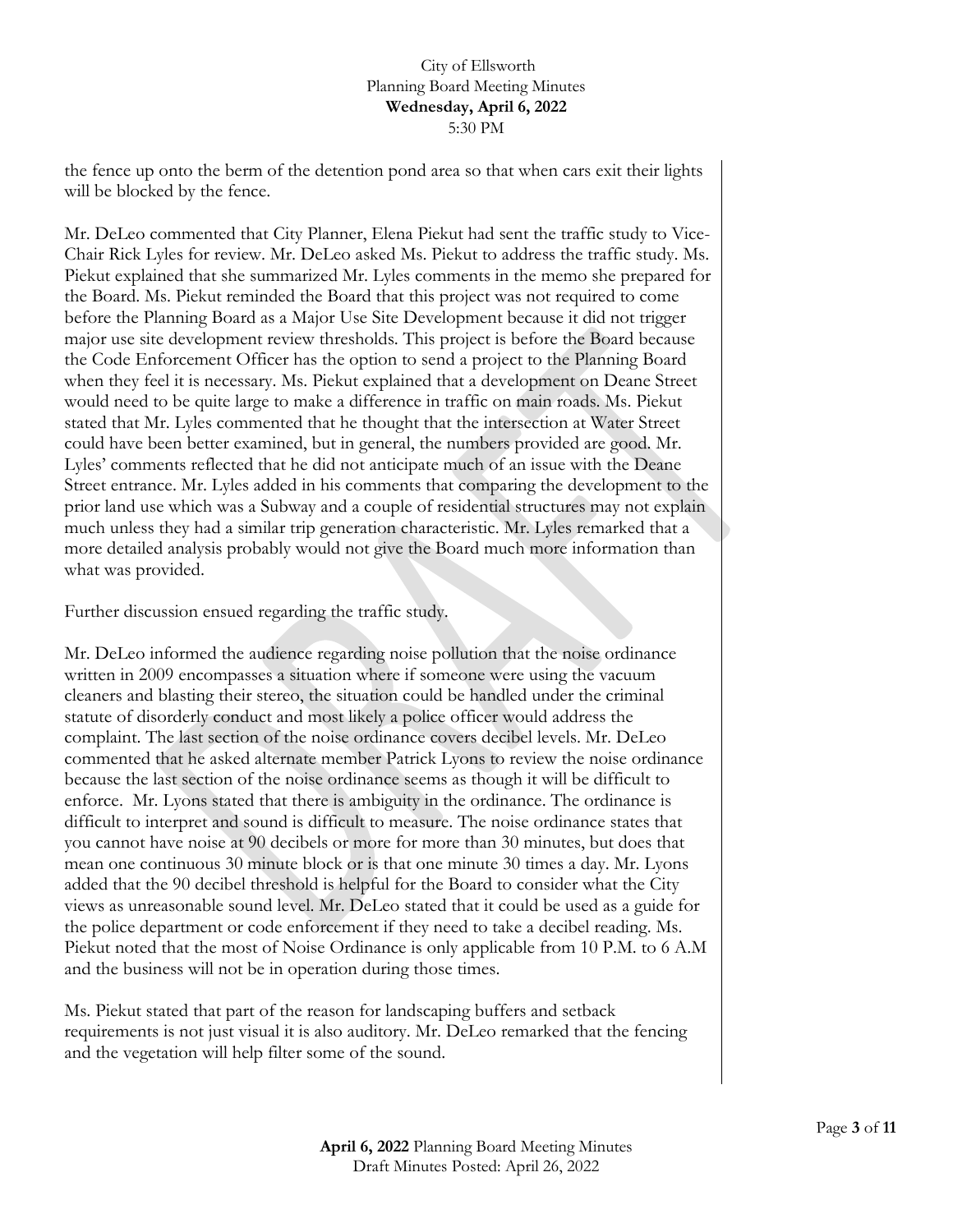Mr. DeLeo asked Mr. Wiswell if he had received the most recent email from abutter Jason Barrett. Mr. Wiswell answered that he had received the email. Mr. DeLeo inquired if Mr. Wiswell had any comments regarding Mr. Barrett's request to reduce the number of vacuums on the property. Mr. Wiswell explained that he is fine with reducing the number of vacuums from three to two. In addition, he has already adjusted the operating hours to appease the neighbors. Mr. Lyons requested that Mr. Wiswell remove the vacuum closest to the Tainter property.

Nelson Geel inquired about the information Mr. McCullough provided at the last meeting about how loud in decibels the operation would be at certain distances. Mr. McCullough explained that this sound is logarithmic function so it is not a linear drop. The sound will either increase rapidly or decrease rapidly as you go out by distance. The sound was down to approximately 50 decibels at the property line to the west, which is the closest to the vacuums. Mr. Geel noted that in Mr. Barrett's email he states that the machines produce 75 to 80 decibels. Mr. McCullough explained that is at the machine. He did not assess the noise level at Mr. Barrett's property line, but at the closest property line, he believes the sound level was at approximately 55 decibels. Mr. Lyons asked if the fence will cover the southern boundary near the vacuums. Mr. McCullough stated yes the eight-foot fence will be installed near the vacuums.

Mr. DeLeo asked Mr. Wiswell if he had any comments regarding Mr. Barrett's second request to install sound dampening backstops behind the vacuums. Mr. Wiswell stated that it excessive considering that he is reducing the number of vacuums and installing a fence.

# **Chair DeLeo opened a public hearing at 6:21 PM.**

Calvin Anderson, an employee of Harmon Tire approached the Board to voice his comments. Mr. Anderson informed the Board that he worked for the Ellsworth Carwash for 13 years and has worked for Harmon Tire on and off for 10 years. Mr. Anderson stated that he is concerned regarding the stacking issues with traffic. Mr. Anderson remarked that people will wait in line to wash their vehicles and that people will wait in the street. At the Ellsworth Carwash there were times when the cars were stacked past Agway, waiting to enter the carwash. Mr. DeLeo informed Mr. Anderson that he did ask Ms. Piekut to request that the police department issue no parking signs on Deane Street and from High Street down to Edgewood Way. The police chief approved keeping a no parking from here to corner sign on the north side, but did not think it was necessary beyond that to the driveway, but did state that additional parking restrictions can be posed at any time.

Mr. Anderson voiced his concern regarding the drag out water from the washed vehicles. Mr. Anderson informed the Board that he watched videos of the Laser 360 Wash that will be installed at the site and it does stop some of the water from being sprayed into the back of pickup truck bodies, but not all. As people turn out of Deane Street all of that

# **Public Hearing**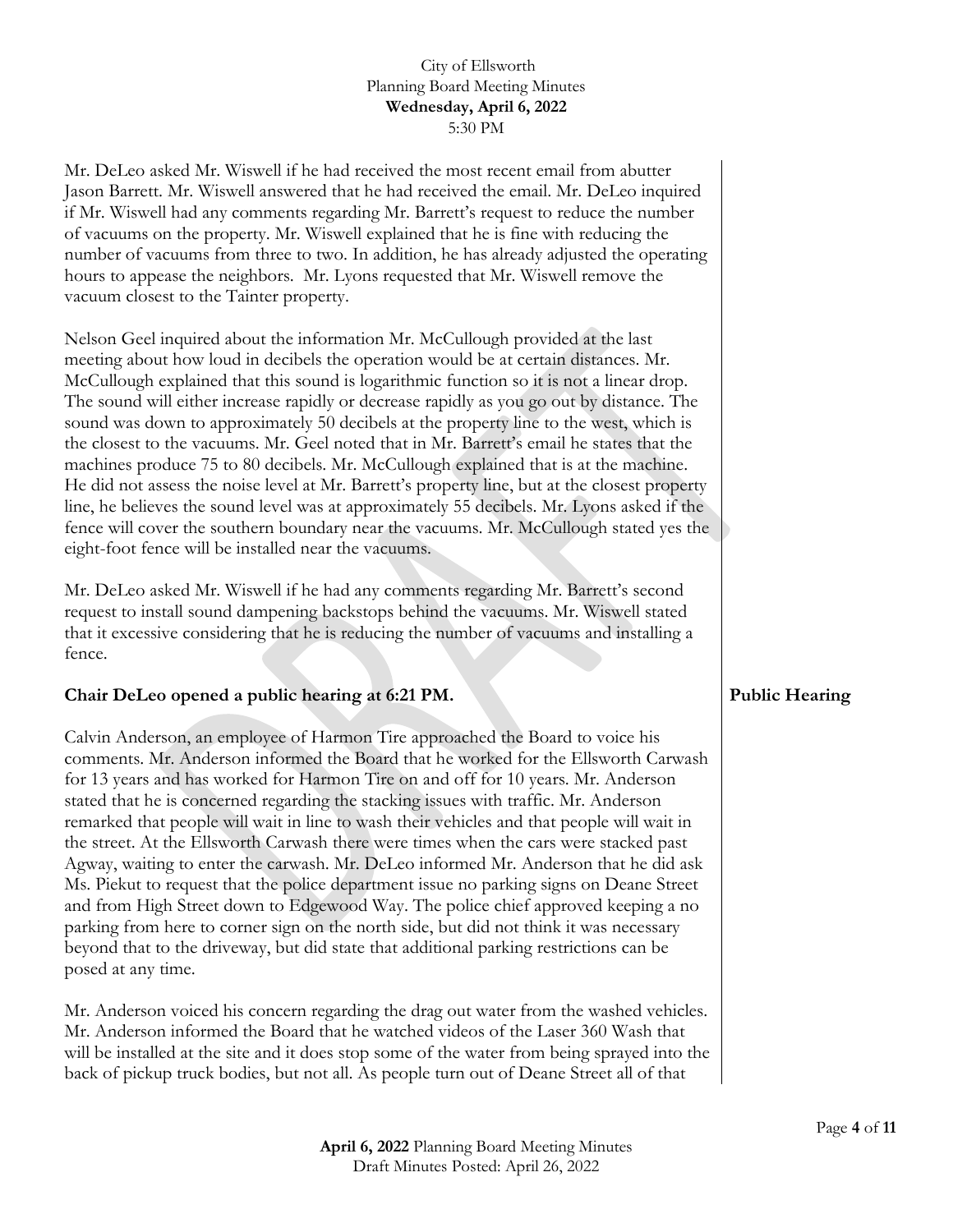water will come out and if they pull out onto Water Street it will come out on that end. Mr. Anderson added that every vehicle brings out a certain amount of water, despite how much they are dried. Mr. Anderson stated that when he worked for Ellsworth Carwash the City required them to take very good care of Beckwith Hill because of the water drug out into the street.

**Chair DeLeo closed the public hearing at 6:25 P.M.** 

**Nelson Geel made a motion to approve the Final Plan for a Major Use Site Development entitled A & B, LLC for Aaron Wiswell with the following conditions:**

**Conditions to be Met Prior to Signing of Plans:** 

- **1. Add the following notes regarding operations: 1) Hours of operation for the automatic car wash shall be limited to 7:00 am through 9:00 pm, with vacuums limited to 7:00 am through 7:00 pm. 2) Overhead doors on the exit side of the building shall be kept closed during drying.**
- **2. Consult with City Planner and revise note on SP-3 regarding replacement of street tree in High Street right-of-way to identify a tree species that will tolerate salt.**
- **3. Update plans to list all conditions of this approval to be met prior to beginning site work, issuance of building permits, or certificates of occupancy/completion.**
- **4. Reduce number of vacuums from three to two, removing the vacuum closest to the west side of the property.**

**Conditions to be Met Prior to Issuance of Building Permits:**

**1. Obtain approval for Highway/Road Opening Permit(s).**

**Conditions to be Met Prior to Certificate of Occupancy:**

**1. Provide name(s) and contact information for parties responsible for maintenance of the facility, including winter snow plowing, removal, and salt/sanding.**

**Marc Rich seconded the motion and with no further discussion, the motion passed unanimously (5-0).** 

**John DeLeo made a motion to grant a waiver from Chapter 56, Section 813, Buffers, Screening, and Landscaping Standards. Marc Rich seconded the motion and with no further discussion, the motion passed unanimously (5-0).** 

**Public Hearing Closed**

**Final Plan: A & B LLC, approved with conditions and waiver**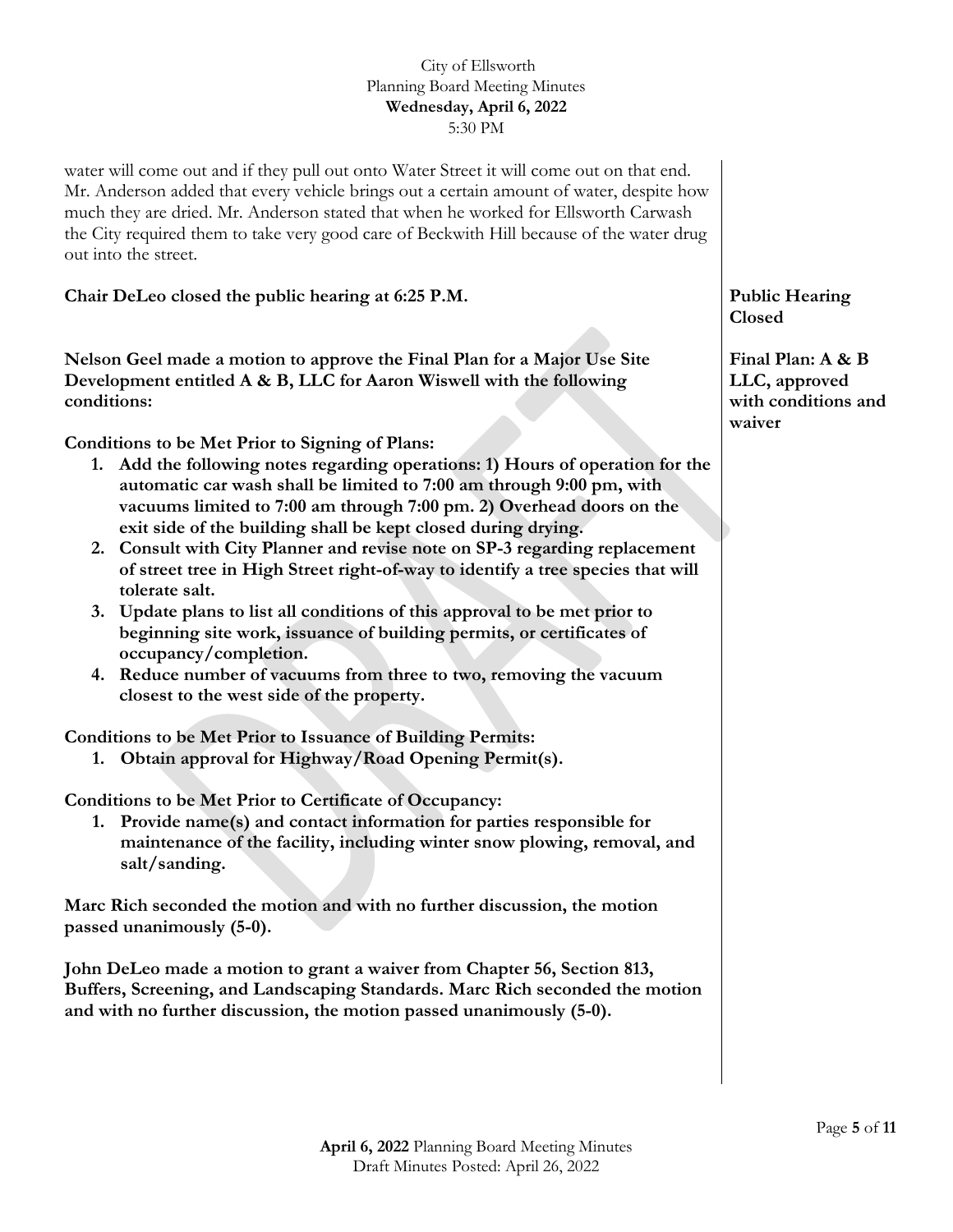**4.) Sketch Plan Review for a Major Use Site Development entitled Dawnland Campground for Tim Stone, Scott Bradshaw, and Matt Krivonen.** The proposal is to construct a campground consisting of 22 campsites (including six tent sites, four camper trailer/tiny house hookup sites, and 12 treehouses) on approximately 3 acres of a 62-acre parcel (Tax Map 53 Lot 16) located on Bucksport Road. The subject property is located in the Rural (R) Zoning District.

Applicants Scott Bradshaw, PE, Tim Stone, and Matt Krivonen attended the meeting remotely via Zoom.

Mr. Bradshaw addressed the Board and shared his screen to display the presentation he prepared for the meeting. Mr. Bradshaw provided background information for each of the applicants. Tim Stone and Matt Krivonen introduced themselves.

Mr. Bradshaw explained to the Board that the vision of the campground is to develop a low-impact, low-density site that maintains the natural character of the wooded property while providing short-term rental guests a solitary, peaceful experience and a benefit to the Ellsworth community.

Mr. Bradshaw informed the Board that the property is currently under contract and set to close on May  $2<sup>nd</sup>$ . Mr. Stone has completed a site visit of the property. The applicants have reviewed the City and State ordinances, met with the City Fire Department, and attended a sketch plan review meeting with City staff.

Mr. Bradshaw explained the proposal is on a 62-acre parcel located just north of Upper Patten Road. The development will consist of six glamping tent sites that include bathrooms and running water. Including a common space with a pergola and a laundry shed. The applicants are also proposing two trailer sites with tiny homes that would have septic and water hookups. Mr. Bradshaw reported that they are proposing ten treehouses on the property. Each treehouse will have individual bathrooms and running water. An access road will be installed as part of the infrastructure with snow storage areas for winter access. Underground cisterns will be installed in various locations for fire suppression. Mr. Bradshaw stated that they are also proposing 1.1 miles of trails throughout the site. The Rural Zone allows for six dwelling units per acre; they are proposing approximately one camp site and tiny home per acre, with the treehouses spread out a little more.

Mr. Bradshaw explained that they are looking to construct a low-density development by limiting the footings on the treehouses and glamping sites. In addition, they are attempting to minimize the septic system footprints and the extent of the road to disturb as little of the property as possible.

Mr. Bradshaw stated that some of the community benefits of the project are attracting tourists, creating employment, increasing the City's tax base, and providing a trail system.

**Sketch Plan Review of a Major Use Site Development for Dawnland Campground**

**Introduction**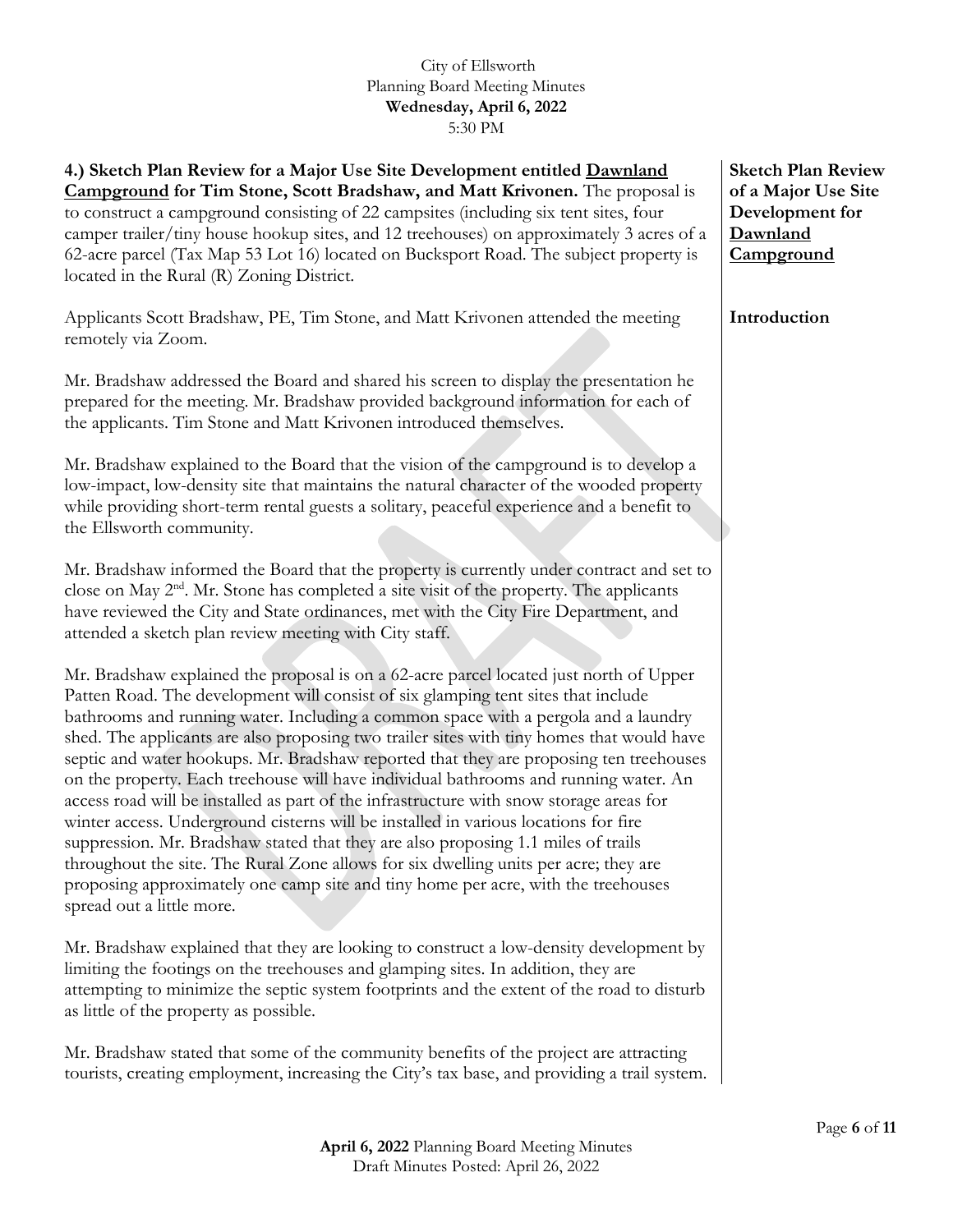Mr. DeLeo asked if the trail system would be available to the public. Mr. Bradshaw responded that it would.

Mr. Bradshaw displayed a map of the property on his screen to show to the Board and audience. Mr. Bradshaw informed the Board that they are proposing a new access into the site. There is currently an access road that also services a residential property to the west. The applicants would prefer not to use the existing access and they have been coordinating with Maine DOT to install a mid-property access road. The access road will be built in two phases. The trailer sites will be the first sites on the property, the camping sites will be located after the trailer sites and will conclude the first phase of the road construction. The second phase of the project includes the treehouses on the northern portion of the property.

Mr. Bradshaw displayed some examples of the tent sites, tiny homes, and treehouses on his screen. Mr. Bradshaw informed the Board that the treehouses will have a small kitchenette and a minimal bathroom. Mr. Bradshaw displayed an example of a pavilion on his screen for the Board to see.

Mr. Bradshaw provided an overview of ordinance highlights related to the project. Mr. Bradshaw explained that the proposal fits under the campground definition. Mr. Bradshaw explained that Ms. Piekut provided him with the State's definition of a campground and it only includes tents and camper trailers. Mr. Bradshaw expressed concern on whether the City or State definition would apply to the project.

Mr. DeLeo commented that the discrepancy between the two definitions is something that could alter the entire plan. Depending on the final determination of what category the project falls under it will alter how the Board moves forward with review.

Mr. Lyons inquired if the glamping tent sites have bathroom facilities and kitchenettes. Mr. Bradshaw answered yes, but they are also considering constructing a central bathroom. The kitchenettes would not have sinks, just a refrigerator, stove top, and microwave.

Mr. Lyons inquired what type of facilities will be in the tiny houses. Mr. Bradshaw answered that the tiny homes will be manufactured and the kitchen facilities are similar to what is in a camper trailer. The treehouses will have a sink, small stovetop, coffee maker, microwave, and refrigerator.

Mr. Lyons inquired if the sites will be seasonal or available year round. Mr. Bradshaw answered that the treehouses and tiny homes will be available year round. The glamping tents will just be available on a seasonal basis.

Mr. Lyons asked if they are proposing a limit of 30-day rentals. Mr. Bradshaw responded that is correct. Mr. Lyons asked if someone could rent multiple 30-day chunks in a row.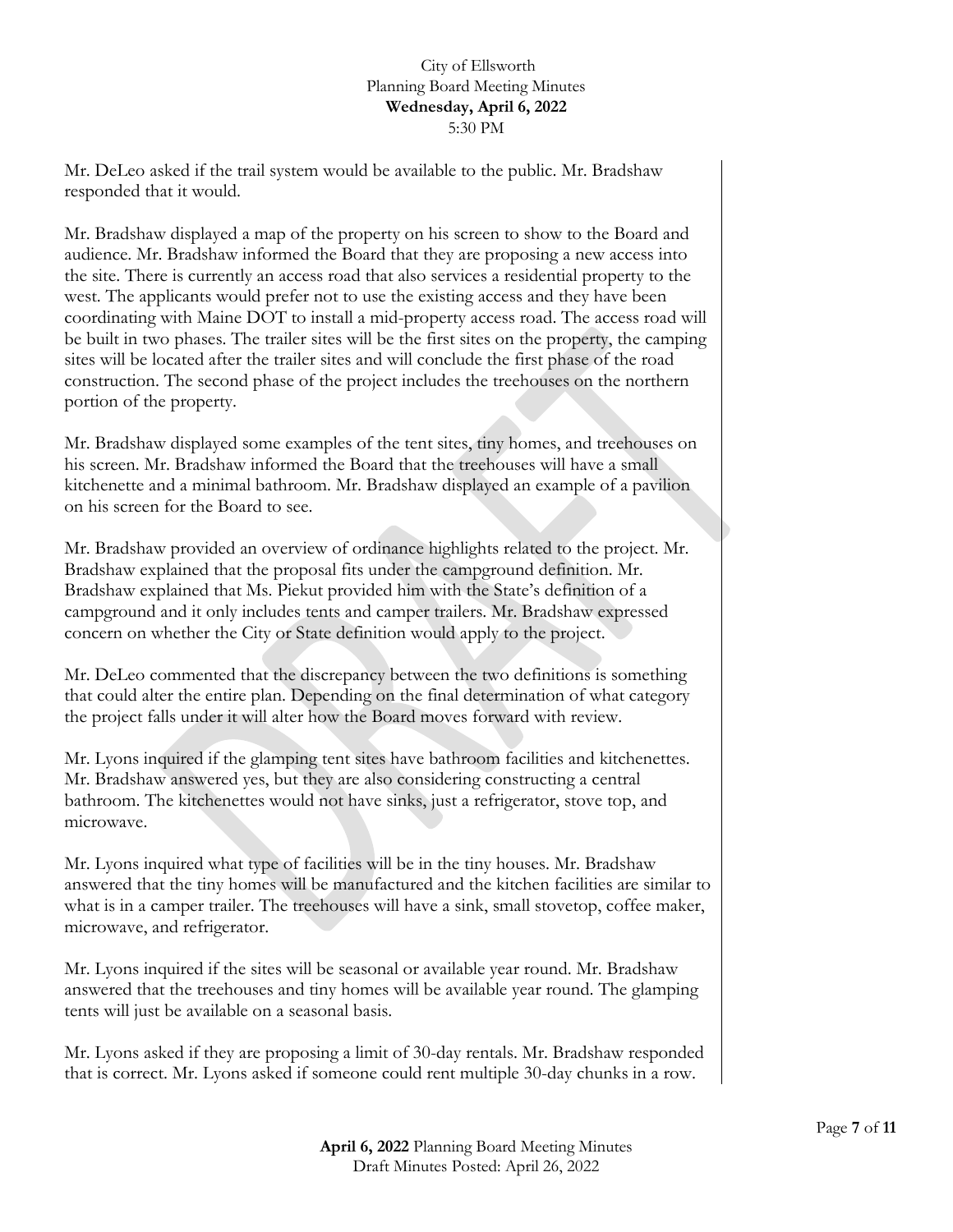Mr. Bradshaw answered that they will set the 30-days as the maximum stay. Mr. Lyons stated that in his opinion the proposed units are dwelling units because they have independent cooking, sleeping, and bathing facilities. Mr. Lyons remarked based on the State's comments it may put the project in line with a hotel/motel. Mr. Lyons asked Ms. Piekut if hotels are permitted in the Rural Zone. Ms. Piekut answered that they are.

A lengthy discussion ensued regarding whether the project falls under the definition of a hotel/motel as opposed to a campground and what review standards the project would have to adhere to.

Mr. Lyons inquired if the State would require the applicant to meet the requirements for a lodging facility or a campground or both. Ms. Piekut answered that the State was leaning towards lodging.

Further discussion ensued regarding the classification of the project.

Mr. DeLeo commented that the plans for water and sewage disposal for the project is not definitive and that they have presented multiple options. Mr. DeLeo explained that if the applicant's plan to submit a preliminary plan for review they will need to decide on one option for water and sewage. Mr. Bradshaw stated that since this is a sketch plan they were really looking for feedback on all of the issues regarding the development. As they move toward the preliminary plan, they will select more engineered solutions and make definitive decisions.

Mr. Geel asked what the timeline is for the project. Mr. Bradshaw responded that they are hoping to receive final approval by this spring. They would then like to begin working on the roads and possibly the cisterns and septic systems by summer. Mr. Bradshaw explained that next year they would be looking to develop the glamping sites, camper trailer sites and septic systems for those. In the summer of 2023, they would like to be able to rent the glamping and tiny home sites. The treehouse construction would also begin next year. They anticipate the treehouse construction to take four to six years. Mr. Stone will be the general contractor for the project.

Mr. DeLeo inquired about access to the various sites. Mr. Bradshaw explained that some of the tent sites will be designed so that people can drive up to them and be ADA accessible. The treehouse sites will be difficult to make ADA accessible. Some of the sites will be easily accessible, however, some of them will be designed where people will have to park and then walk in to access them. Mr. Bradshaw informed the Board that he has discussed this concept with the Fire Department to ensure they can still access the more remote sites.

Mr. DeLeo suggested considering providing more parking for the larger treehouses.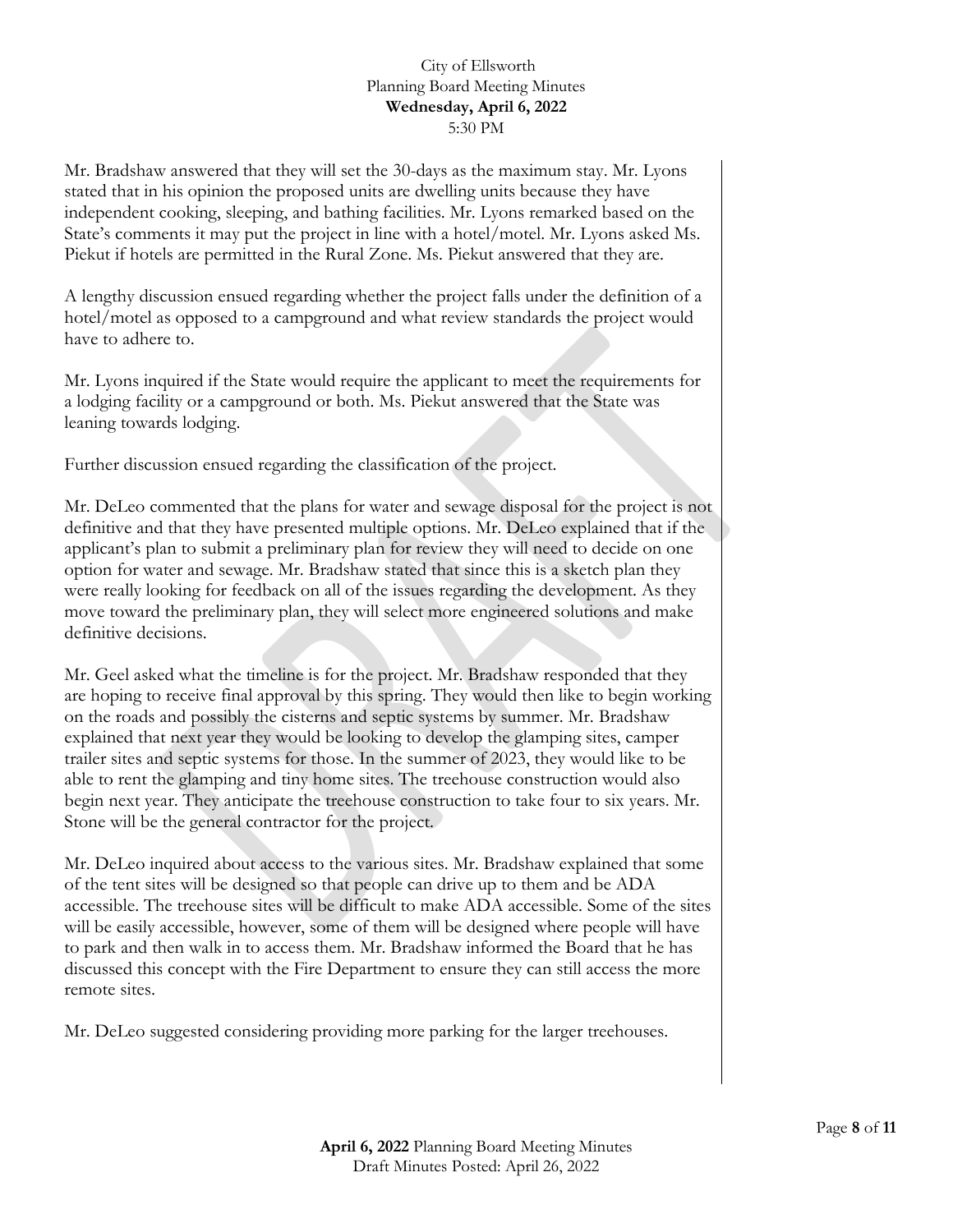Mr. DeLeo inquired if the treehouses are required to be ADA accessible. Mr. Bradshaw responded that he does not think the treehouses need to be ADA accessible; however, some of the sites on the property will need to be.

Mr. Lyons asked how they chose the name of the campground. Mr. Bradshaw answered that as they understand it, dawnland was one of the original names for Mount Desert Island. Molly Friedland recommended that the applicants do some research regarding the cultural significance of the word dawnland. Mr. Lyons stated that dawnland is what the Wabanaki tribe's interpretation was for the area. Mr. Lyons expressed support for Ms. Friedland's recommendation.

Mr. DeLeo inquired about whether the access road will be paved. Mr. Bradshaw responded that they are anticipating that they will be under the peak hour trip threshold so that they will not have to pave the road. They will continue to research the expected ADT as they get closer to a preliminary plan. They would like to maintain the natural character of the property by not paving the access road.

Mr. Geel asked Fire Inspector, Thomas Canavan if he has any concerns with accessing the property year round if the road is not paved. Mr. Canavan answered that the City of Ellsworth has many dirt roads and if they are properly maintained, they do not pose an issue. Mr. Canavan added that if the project does install dirt roads and issues present themselves, the City can take action to ensure the roads are maintained properly to allow for Fire Department access. Regarding the treehouses in the winter, he has discussed with the applicants the concept of only renting out the ones that are easily accessible.

A brief discussion ensued regarding the design requirements for the access road.

A discussion regarding the classification of the project as a campground, lodging facility, or residential development followed.

Mr. DeLeo noted that the Board received an email from abutter, Lisa Lewis in opposition of the project.

# **Chair Deleo opened a public hearing at 7:29 P.M.**

Andy Jones, a Bucksport Road resident approached the Board. Mr. Jones inquired if the tiny homes will leave the property. Mr. Bradshaw answered that they intend to leave them there for some time, but they are considering leasing the tiny homes. Mr. Jones asked if the applicants plan to register the tiny homes. Mr. Bradshaw explained that they have not looked that far into it, but he is guessing they would need to be registered to transport to the site.

Tammy Wagenknecht an abutting property owner approached the Board. Ms. Wagenknecht explained that the subject property is very wet. Ms. Wagenknecht inquired

# **Public Hearing**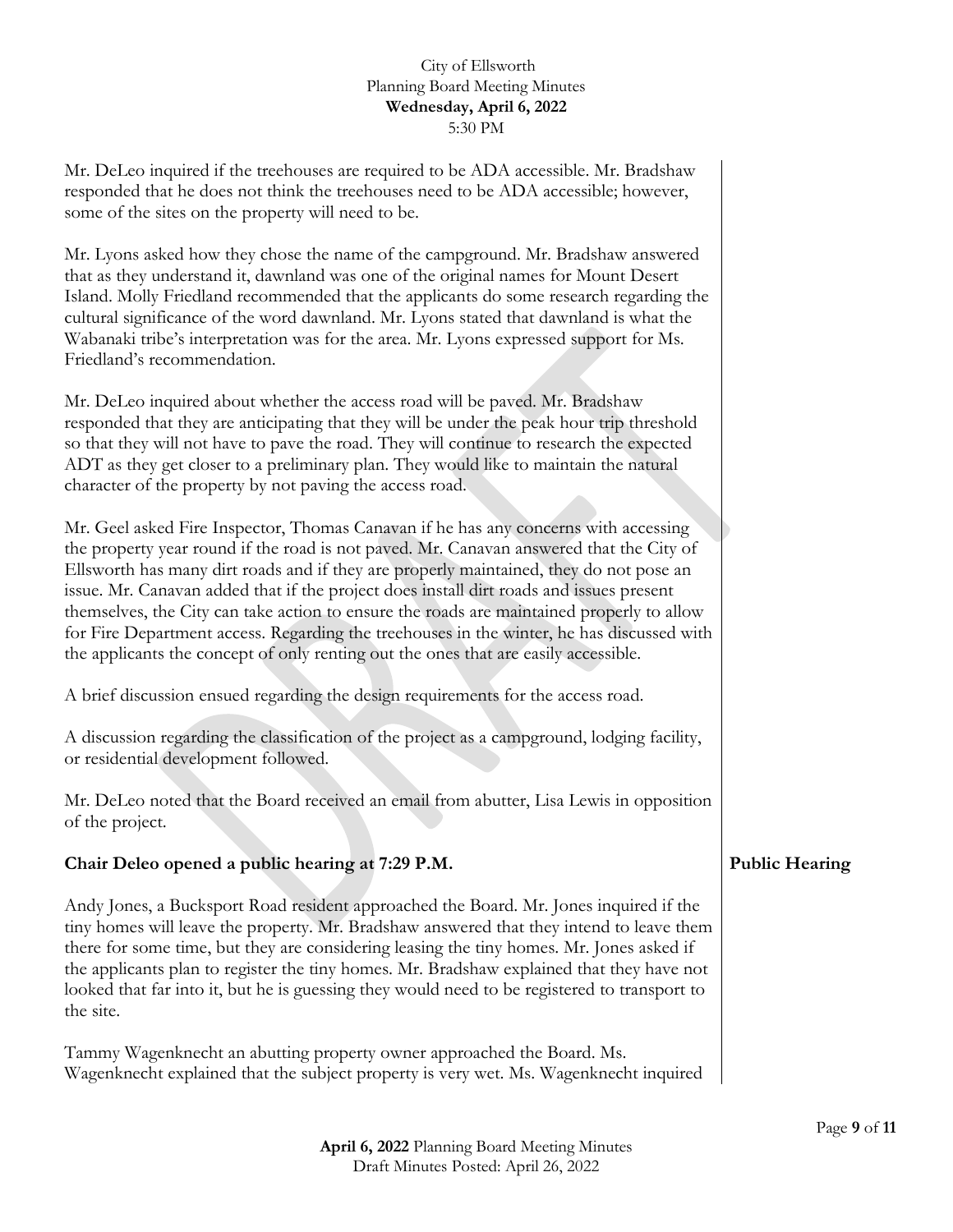if the applicants plan to use pesticides on the property. Mr. Bradshaw answered that they will most likely use things such as citronella torches and things of that nature. Ms. Wagenknecht asked if they plan to allow pets on the property. Mr. Bradshaw responded that it has not been extensively considered, but he thinks that they will. Ms. Wagenknecht inquired if they will be offering any kind of entertainment at the campground. Mr. Bradshaw answered that they would like to offer a solitary and quiet experience and will not be holding concerts or movies. Ms. Wagenknecht asked how many other campgrounds the applicants own and if they intend to build the project and then sell. Mr. Bradshaw answered that this will be their first campground and they do not own any other developments. Mr. Bradshaw explained that this is a mom and pop type of business that they are looking to operate on a long term basis.

Eric Wagenknecht an abutting property owner approached the Board to express his concerns. Mr. Wagenknecht asked if an environmental study will be required for the development. Mr. Wagenknecht explained that the locations of the proposed structures are on either swamps or wetlands. There is also beaver flowage that flows through the property. Mr. Wagenknecht expressed concerns with the speed of traffic on the Bucksport Road and previously a new driveway was not permitted on that location because of the traffic. Mr. Wagenknecht stated that he is in favor of the project, but he would like to ensure that the traffic is addressed. Mr. Wagenknecht expressed concerns regarding fire pits on the sites. Mr. DeLeo explained that MDOT will have to approve an entrance for the project and they will determine if there is enough site visibility. Ms. Piekut stated that she believes the project meets the threshold for site law review, which is a substantial review process through the Department of Environmental Protection.

Paul Grant a Bucksport Road resident and abutter to the project approached the Board to address his concerns. Mr. Grant informed the Board that he is not opposed to the project. Mr. Grant explained that his family has owned his property since the 1930's and he also owns a landlocked parcel that abuts the project location. His only access to his landlocked parcel is through the subject property. Mr. Grant stated that he does not have a right of way across the property. Mr. Grant explained that there is an intermittent brook located on the westerly border of the property that is not shown on the map. Mr. Grant informed the Board that he has a firing range on the western border of his property. Mr. Grant reported that there is a brook on the property that is sometimes quite high depending on whether the beavers are active or not. There are also a lot of wetlands located on the site and there is one area 300 to 400 hundred feet wide that would need to be crossed. Mr. DeLeo stated that DEP will be closely involved if the applicants have to cross a brook. Mr. Grant stated that he is concerned regarding the steepness of the access road and the feasibility of fire trucks accessing the sites. Mr. Grant informed the Board that he has a natural spring on his property that is fed by a reservoir located on the proposed project's parcel.

Yvonne Cobb an abutter of the proposed project approached the Board to express her concerns. Ms. Cobb explained that she is concerned due to the traffic that may be created